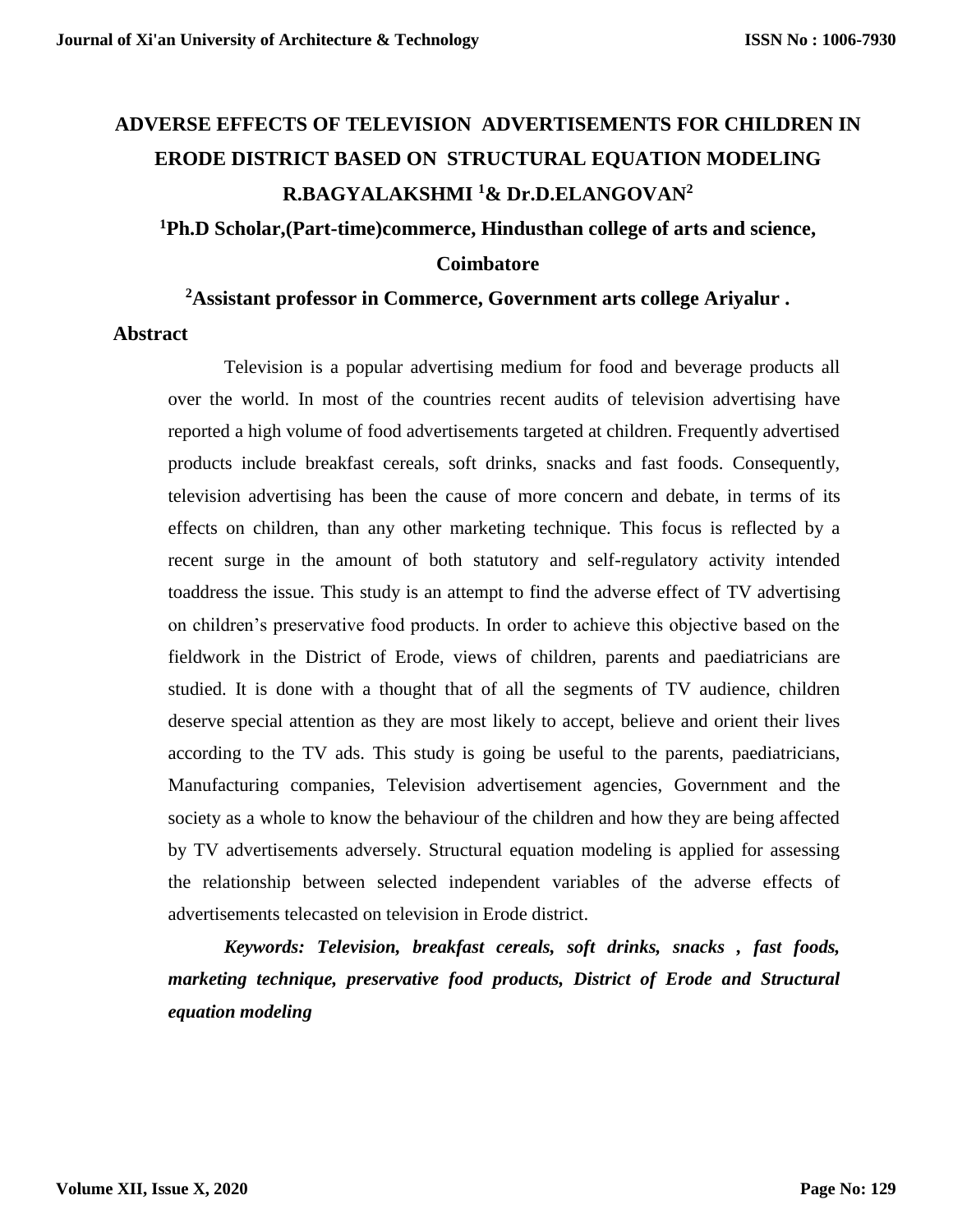#### **1.1 INTRODUCTION**

Structural Equation Modeling is a very general statistical modeling technique, which is widely used in the behavioural sciences. It can be viewed as a combination of factor analysis and regression or path analysis. The interest in SEM is often on theoretical constructs, which are represented by the latent factors. The relationships between the theoretical constructs are represented by regression or path coefficient between the factors. The structural equation model implies a structure for the covariance between the observed variables, which provides the alternative name covariance structure modeling. However, the model can be extended to include means of observed variables or factors in the model, which makes covariance structure modeling a less accurate name.Structural Equation Modeling has its roots in path analysis, which was invented by the geneticist Sewall Wright It is still customary to start a SEM analysis by drawing a path diagram. A path diagram consists of boxes and circles, which are connected by arrows. In Wright's notation, observed (or measured) variables are represented by a rectangle box and latent (or unmeasured) factors by a circle or ellipse or square box. Single headed arrows or 'paths' are used to define causal relationships in the model, with the variable at the tail of the arrow causing the variable at the point. Double headed arrows indicate covariances or correlation without a causal interpretation. Statistically the single headed arrows or paths represent regression coefficients and double-headed arrows covariances. Extensions of this notation have been developed to represent variances and means

## **1.2 REVIEW OF LITERATURE:**

**Zhu, S. P., et al (2008)** Studied on factors related to top 10 junk food consumption at 8 to 16 years of age, in Haidian District of Beijing. The survey was done on 1019 children and adolescents. Eating junk food is a popular event among children and adolescent in Beijing Haidian District. The junk food namely deep fried food, pickled food, processed meat products, biscuits, coke or alike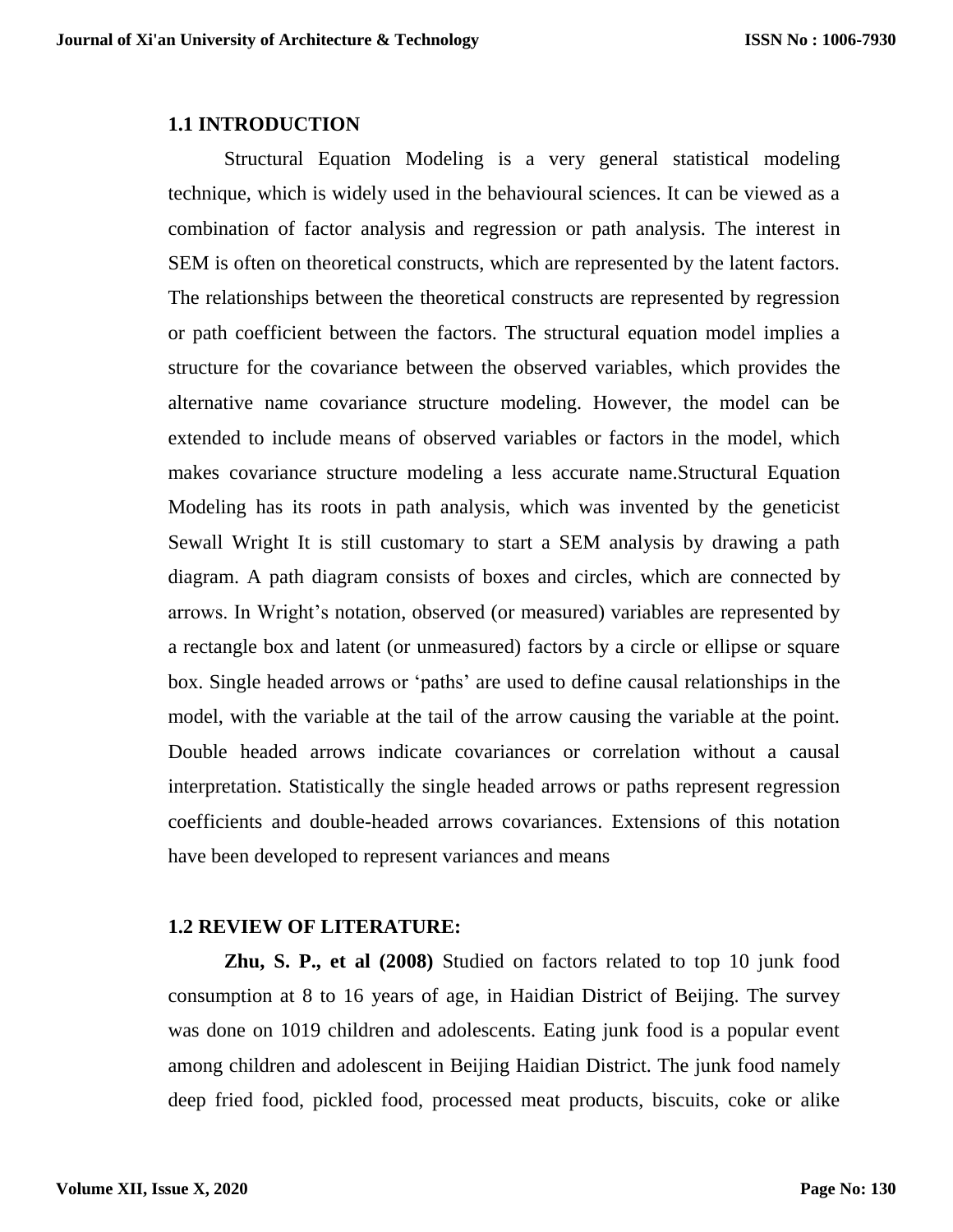drinks, convenience/ fast food, canned food, dried or preserved fruit, cold and sweet food, barbecue food etc. One month prior to the study, 97.50% of the children and adolescent had eaten at least one type of junk food and 15.88% of them had eaten all types of them. Rates of having eaten deep fried food 70.43%, biscuits 64.24%, coke or alike drinks 69.63% convenience/ fast food 78.72%, dried preserved fruit 51.95% and cold and sweet food 68.13%. Most of the children and adolescent ate junk food mainly during breakfast at home. They (children and adolescents) received the information of junk food mainly from sources as advertisement on TV (67.95%), mother (9.02%), newspaper or magazines (6.71%).

**Nisar, N., et al (2009)** studied on Dietary habits and life style among the students of a private Medical University Karachi. A cross- sectional study was conducted at Baqai Medical University. A total of 384 students 53.4% were male and 46.6% females. 96.4% were found habitual of junk food whereas 72.4% consume cold drink daily. Junk food consumption was associated with overweight. Those who were consuming cold drinks were found more overweight as compared to those who did not. Junk food, cola consumption and physical inactivity were identified as the main cause for being overweight. Americans are getting nearly one-third of their calories from junk foods; soft drinks, sweets, desserts, alcoholic beverages, and salty snacks. They suggested that this dietary habit is prevalent in our youngsters both males and females, despite knowing its harmful effects. It is a known fact that a healthy diet containing fiber and exercise can prevent obesity and chronic diseases. Their study had similar results showing that obesity was observed in students having high calorie junk food. They concluded that the dietary habits and life style of medical students were not healthy; junk food and cola consumption was high withBpredominance of overweight and physical inactivity. They suggest that Improvement in life style if made early in life and during medical schooling would produce physicians practicing and promoting healthy diet and active life style. Regardless of predisposing factors, diet and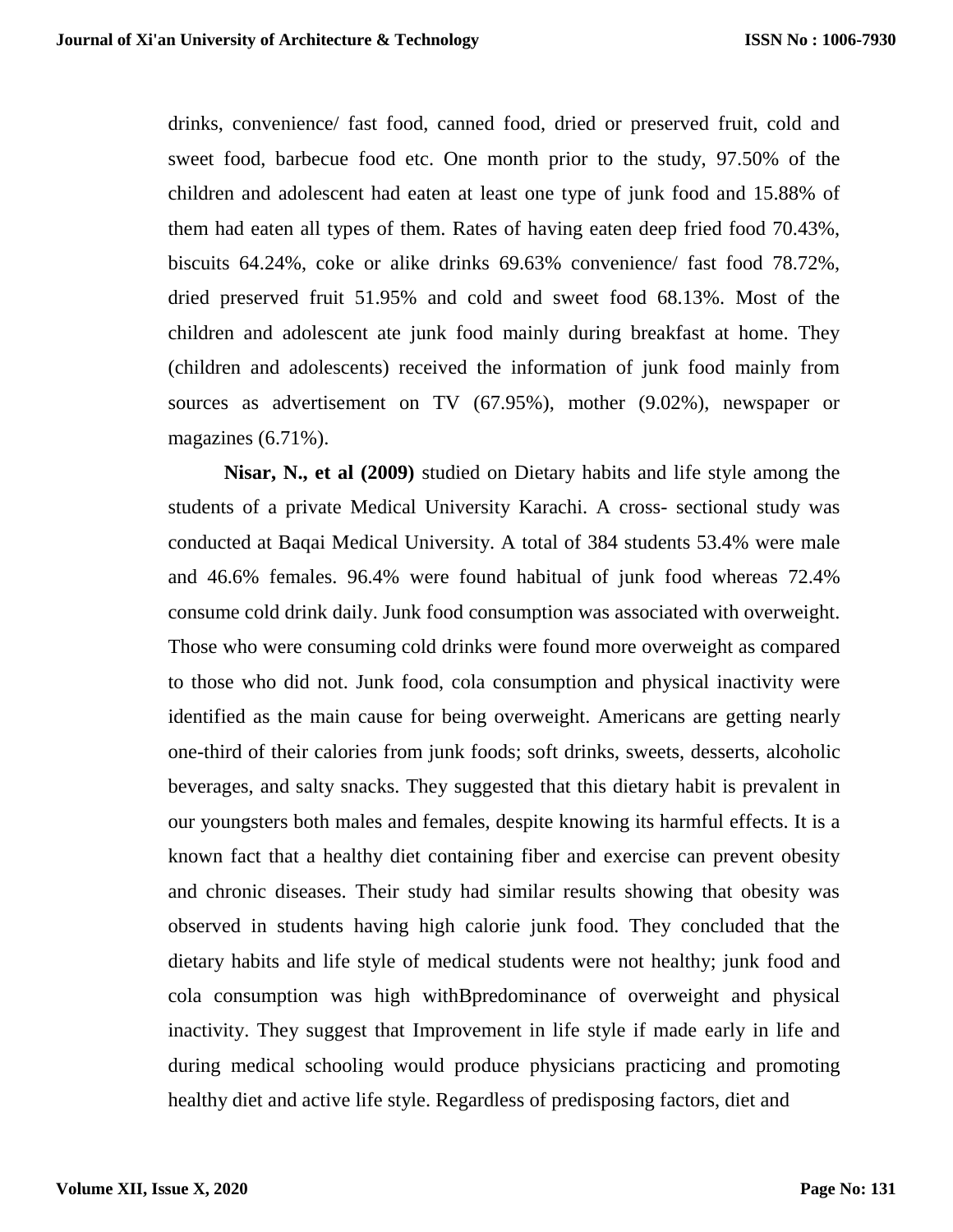lifestyle have a great influence on morbidity and mortality in life. Due to the cumulative effect of adverse factors throughout life of an individual, it is particularly important to adopt a healthy diet and lifestyle practice.

# **1.3 RESEARCH MODEL AND HYPOTHESIS FORMULATION**

The research hypotheses have been defined on the basis of the constructs outlined above and using previous research on adverse effects of advertisements telecasted on television. The following figure is a graphic presentation of the developed hypothetical model. On the basis of above presented model, the following hypotheses are proposed.

# **1.4 HYPOTHESIS OF THE STUDY**

There is a no significant relationship between selected independent variables of the adverse effects of advertisements telecasted on television in Erode district.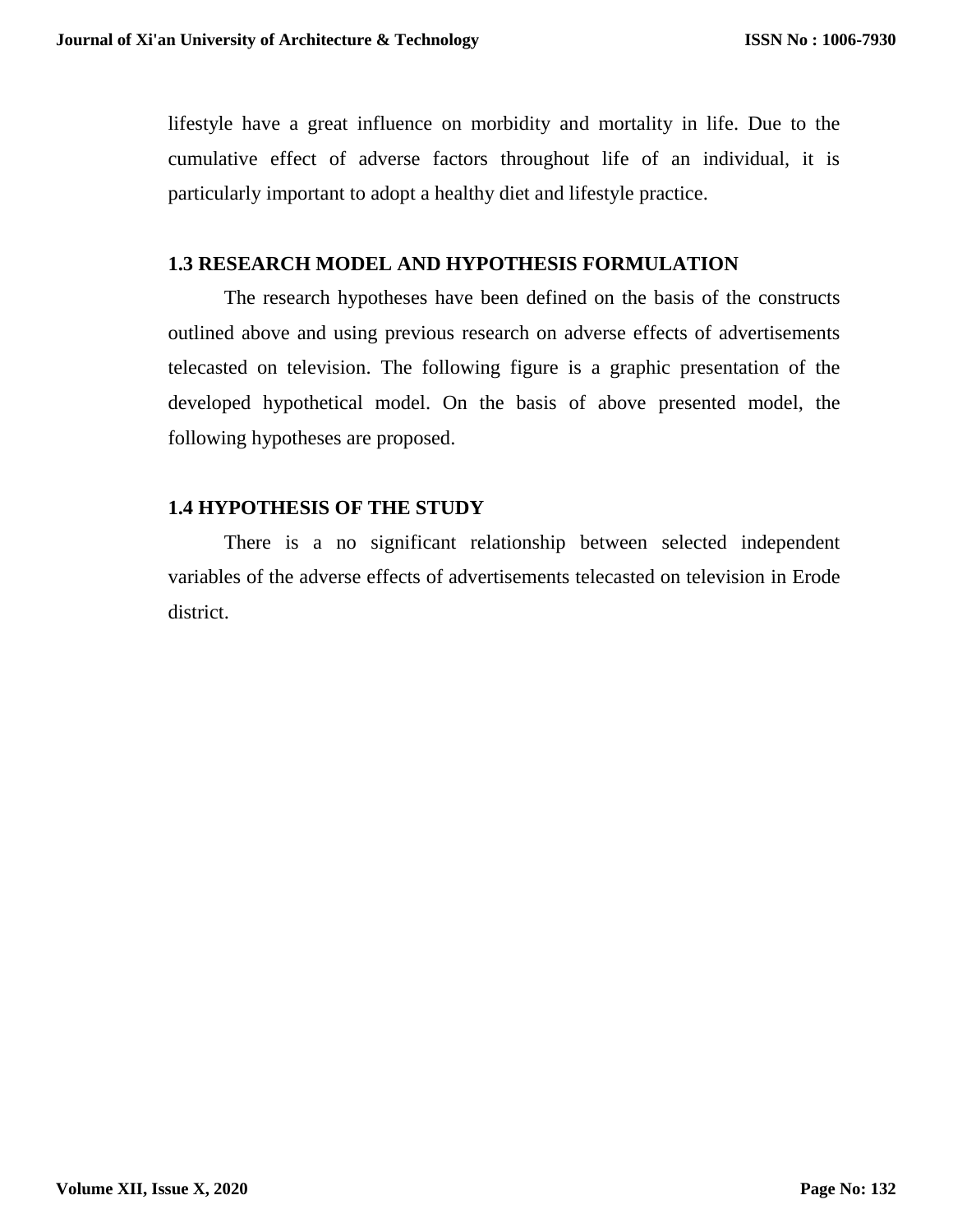# **1.5 ANALYSIS AND INTERPRETATION**

#### **Table 1.1**

#### **Communalities - Before removal of low loading variables**

### **(List of Measured Variables)**

| S.No           | <b>Variable</b>                                                                                                         | <b>Initial</b> | <b>Extraction</b> |
|----------------|-------------------------------------------------------------------------------------------------------------------------|----------------|-------------------|
| 1              | An advertisement where a doctor, scientist or a successful<br>sportsman advocates a product is a truthful advertisement | 1.000          | 0.621             |
| 2              | Products acknowledged by celebrities are good products                                                                  | 1.000          | 0.675             |
| 3              | Good looking models generally advocate good products                                                                    | 1.000          | 0.789             |
| $\overline{4}$ | Famous personalities will always advocate good products                                                                 | 1.000          | 0.505             |
| 5              | Brand identity companies make good products                                                                             | 1.000          | 0.548             |
| 6              | Advertisements which are telecasted often are of good products                                                          | 1.000          | 0.892             |
| $\overline{7}$ | Advertisements featuring children of the same age impress more                                                          | 1.000          | 0.570             |
| 8              | Like the slogan in it                                                                                                   | 1.000          | 0.659             |
| 9              | Because everybody in the house likes it and therefore                                                                   | 1.000          | 0.600             |
| 10             | Best friend likes it                                                                                                    | 1.000          | 0.735             |
| 11             | Advertisements are entertaining                                                                                         | 1.000          | 0.887             |
| 12             | Parents can watch them and buy things                                                                                   | 1.000          | 0.633             |
| 13             | Can watch them and choose things for yourself                                                                           | 1.000          | 0.598             |
| 14             | Parents can easily be persuaded to buy certain things                                                                   | 1.000          | 0.643             |
| 15             | Vegetables and Fruits                                                                                                   | 1.000          | 0.786             |
| 16             | Fresh juices or soft drinks and packed tin juice                                                                        | 1.000          | 0.567             |
| 17             | Complan / Pediasure are used frequently                                                                                 | 1.000          | 0.659             |
| 18             | Noodles and Cornflakes                                                                                                  | 1.000          | 0.571             |
| 19             | Like to eat food and snacks in hotels                                                                                   | 1.000          | 0.854             |
| 20             | Attendance percentage in school is perfect                                                                              | 1.000          | 0.824             |
| 21             | Absent due to Fever and Cough                                                                                           | 1.000          | 0.816             |
| 22             | Absent due to Stomach Upset                                                                                             | 1.000          | 0.599             |
| 23             | Absent due to other infectious diseases                                                                                 | 1.000          | 0.508             |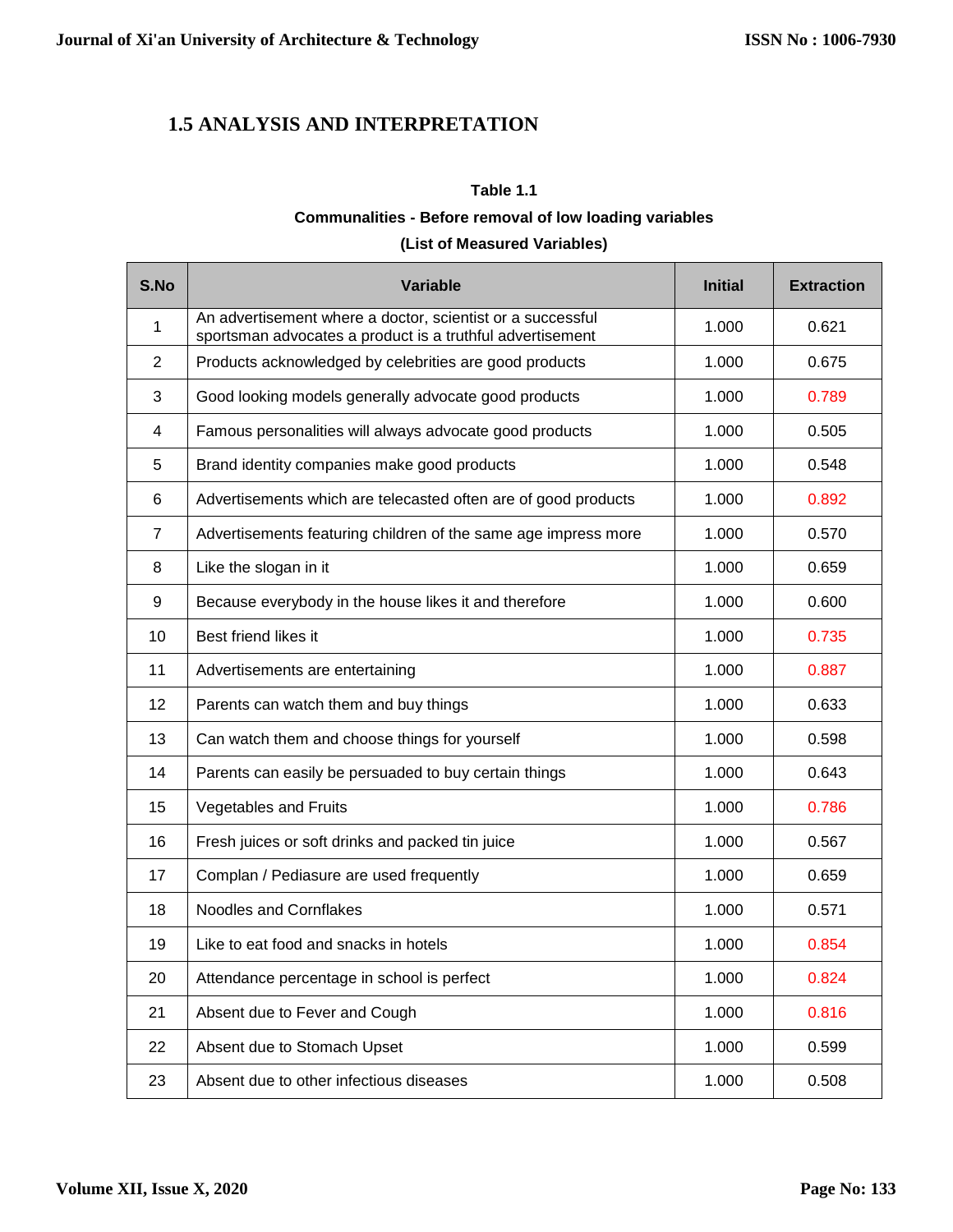The above table enumerates that the communalities of the selected 23 variables have good reliability 0.969 and are keenly checked that only 08 variables are selected and low loading, ie., less than 0.7 extraction variables are removed. Thus finally, the 08 variables are selected for the SEM analysis.

| Table 1.2                                              |
|--------------------------------------------------------|
| Communalities – After removal of low loading variables |
| (List of Measured Variables)                           |

| S.No           | Variable                                                       | <b>Initial</b> | <b>Extraction</b> |
|----------------|----------------------------------------------------------------|----------------|-------------------|
| 1              | Good looking models generally advocate good products           | 1.000          | 0.789             |
| 2              | Advertisements which are telecasted often are of good products | 1.000          | 0.892             |
| 3              | Best friend likes it                                           | 1.000          | 0.735             |
| 4              | Advertisements are entertaining                                | 1.000          | 0.887             |
| 5              | <b>Vegetables and Fruits</b>                                   | 1.000          | 0.786             |
| 6              | Like to eat food and snacks in hotels                          | 1.000          | 0.854             |
| $\overline{7}$ | Attendance percentage in school is perfect                     | 1.000          | 0.824             |
| 8              | Absent due to Fever and Cough                                  | 1.000          | 0.816             |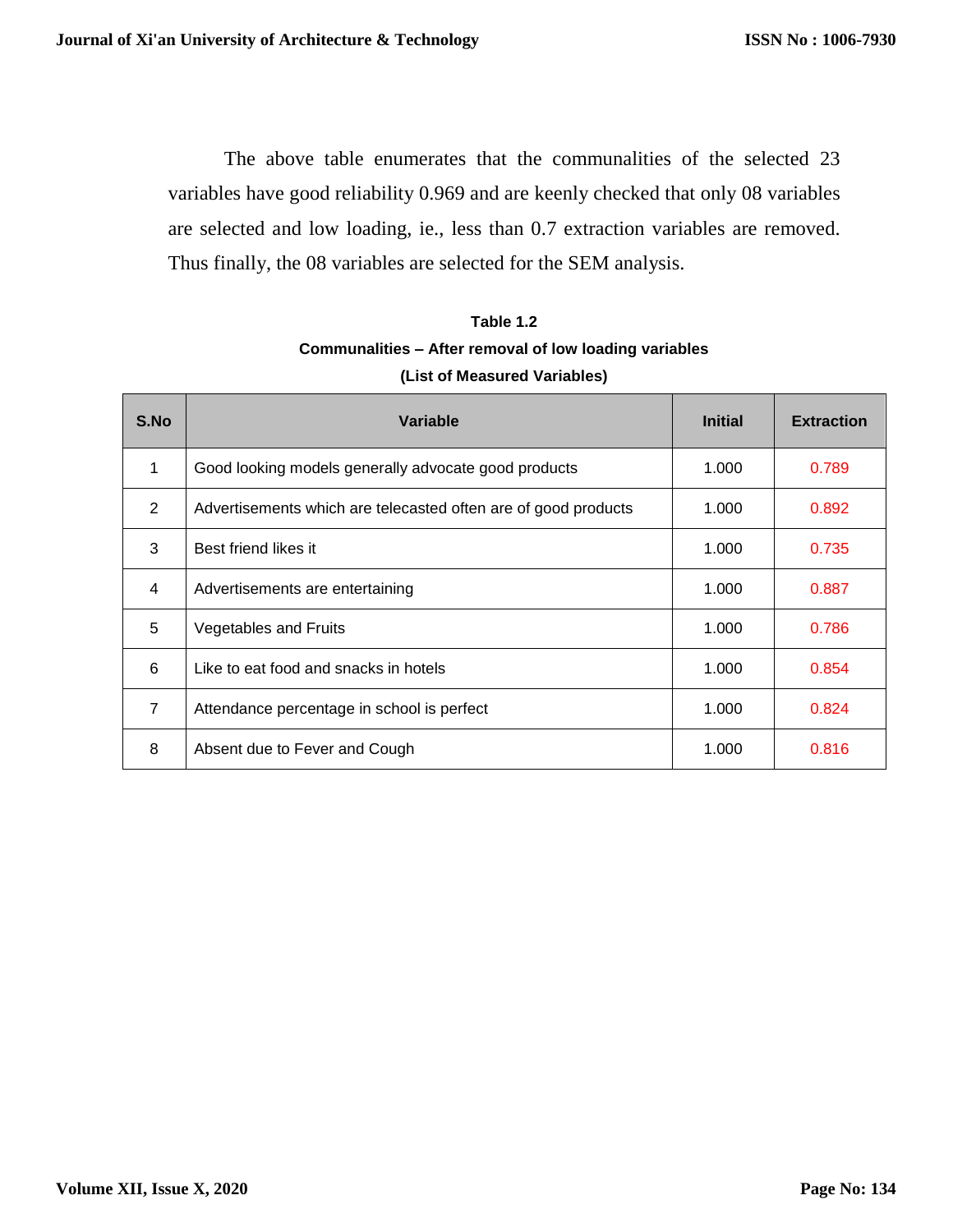## **1.6 HYPOTHESIS SUPPORTING RESEARCH MODEL**

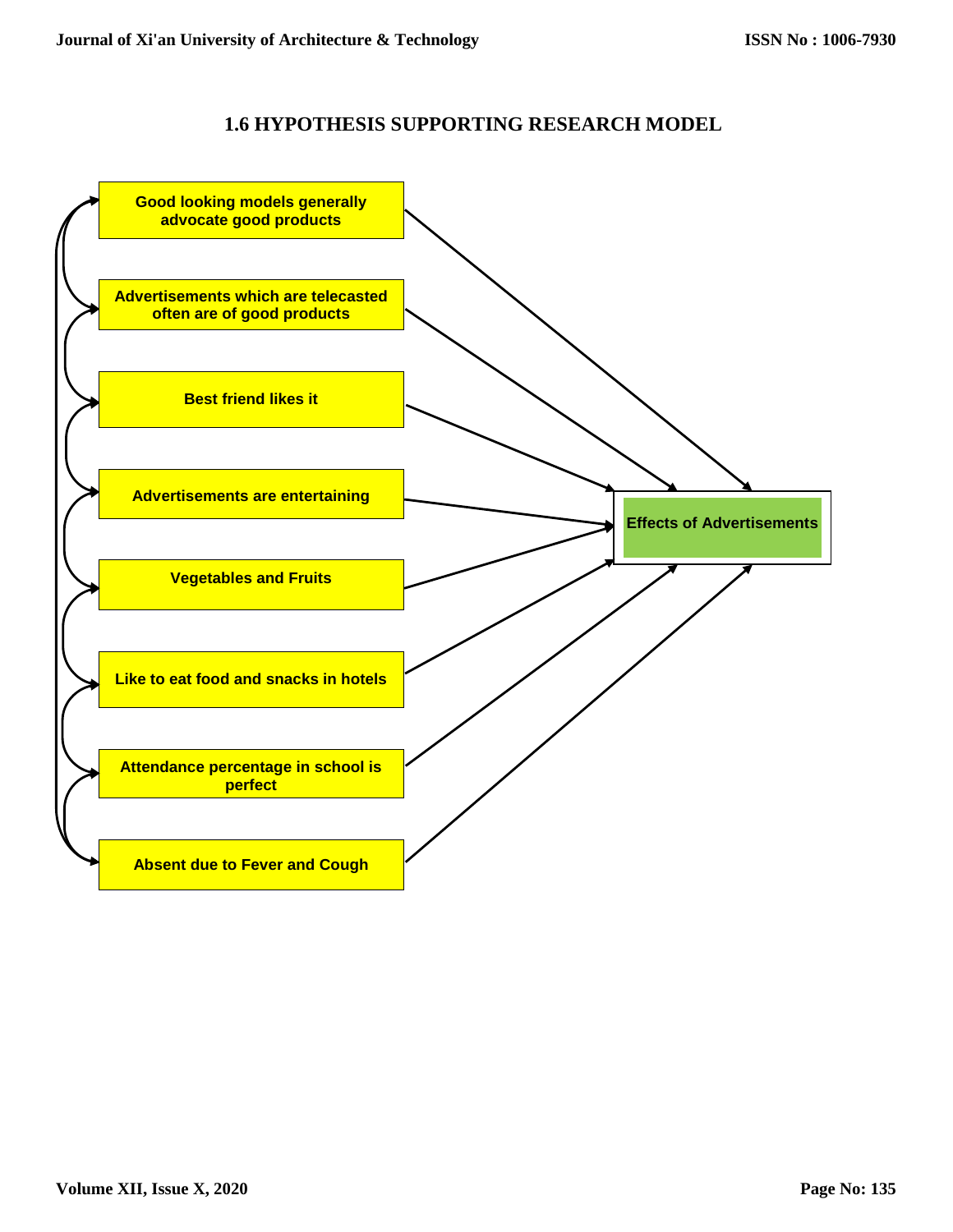### **1.6VALIDITY OF THE MEASUREMENT**

In structural equation modeling the confirmatory factor model is imposed on the data. In this case the purpose of structural equation modeling is twofold. First it aims to obtain estimates of the parameters of the model, i.e., the factor loadings, the variances and covariances of the factor and the residual error variances of the observed variables. The second purpose is to assess fit of the model, i.e., to assess whether the model itself provides a good fit to the data.

The ability of SEM to produce a meaningful identification of the correlation between factors is a key strength.

In multiple regression analysis, generally assume that the independent variables are correlated as the two-headed arrows between the predictor variables. The residual error in multiple regression analysis is actually an unobserved latent variable. Note that to fix loading of the residual error factor to one to achieve identification.

To obtain unstandardized and standardized regression weights, a variance estimate for the residual errors and the squared multiple correlation of the dependent variable "Adverse Effects of Advertisements Telecasted on Television". In this case, the calculated value of chi-Square test is 212.484 on 7 degrees of freedom which gives a p-value of 0.000 and this model is a good fit for the analysis. The real strength of SEM is to estimate more complicated path models with intervening variables between the independent and dependent variables and latent factor as well.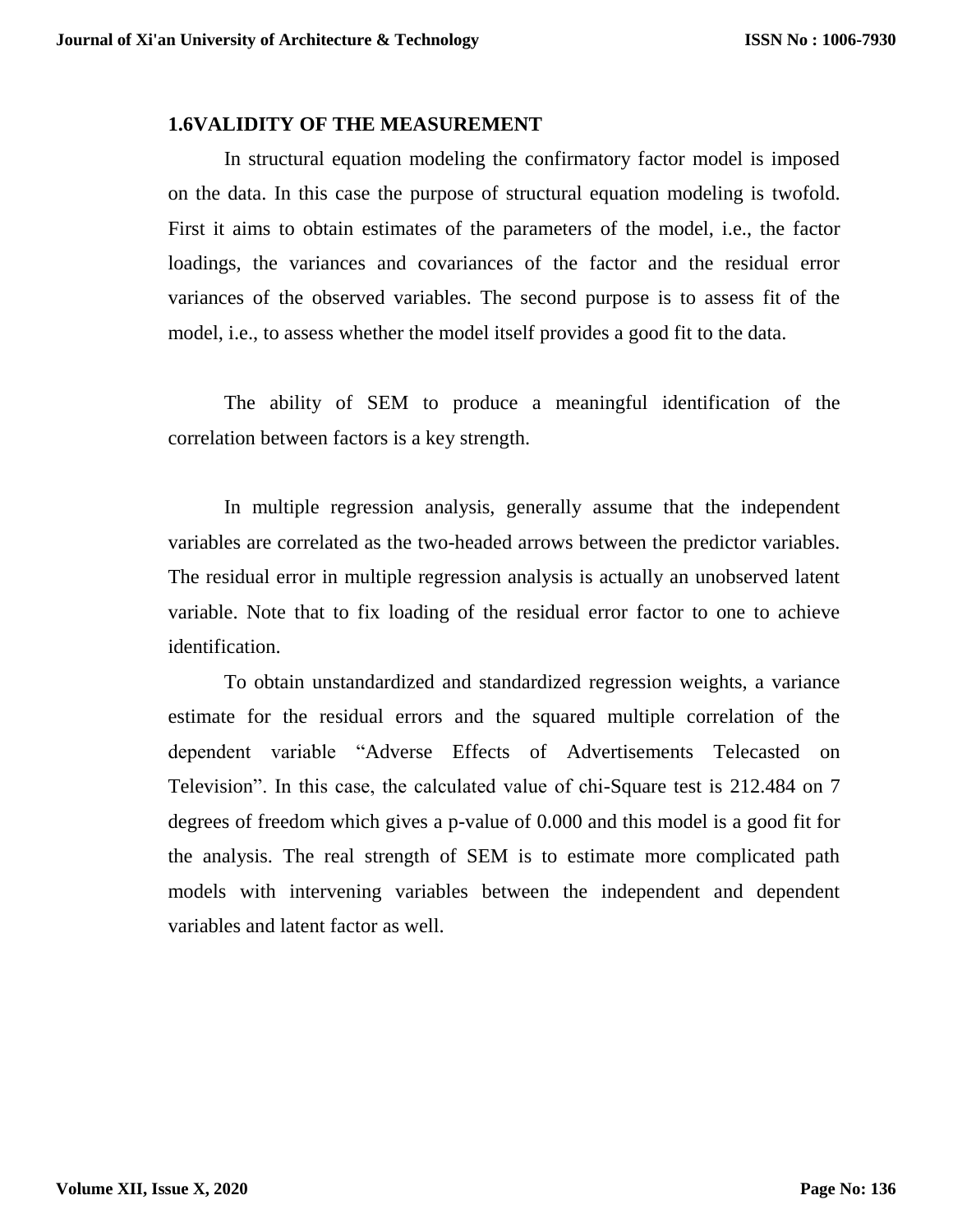#### **Maximum Likelihood Estimates**

| <b>Latent Variables</b>                                                                                                       | $\leftarrow$                                                               | <b>Measured Variables</b>                | <b>Estimate</b> | S.E    | C.R       | P         |
|-------------------------------------------------------------------------------------------------------------------------------|----------------------------------------------------------------------------|------------------------------------------|-----------------|--------|-----------|-----------|
| Effects of<br>Advertisements                                                                                                  | Good looking models<br>$\leftarrow$<br>generally advocate<br>good products |                                          | 0.002           | 0.010  | 0.176     | 1%        |
| Advertisements which<br>Effects of<br>$\leftarrow$<br>are telecasted often are<br>0.155<br>Advertisements<br>of good products |                                                                            | 0.011                                    | 14.276          | 5%     |           |           |
| Effects of<br>Advertisements                                                                                                  | $\leftarrow$                                                               | Best friend likes it                     | 0.055           | 0.012  | 4.718     | 1%        |
| Effects of<br>Advertisements                                                                                                  | $\leftarrow$                                                               | Advertisements are<br>entertaining       | 0.193           | 0.009  | 1.730     | <b>NS</b> |
| Effects of<br>$\leftarrow$<br>Vegetables and Fruits<br>0.147<br>Advertisements                                                |                                                                            |                                          | 0.016           | 9.177  | <b>NS</b> |           |
| Effects of<br>Advertisements                                                                                                  | $\leftarrow$                                                               | Like to eat food and<br>snacks in hotels | 0.113           | 0.013  | 8.650     | 1%        |
| Effects of<br>Attendance percentage<br>$\leftarrow$<br>Advertisements<br>in school is perfect                                 |                                                                            | 0.278                                    | 0.013           | 12.598 | 5%        |           |
| Effects of<br>Advertisements                                                                                                  | $\leftarrow$                                                               | Absent due to Fever<br>and Cough         | 0.010           | 0.011  | 11.876    | 1%        |

# **Table 3 Regression weights**

The above table shows that the regression coefficient of the exogenous variables. It is noted that critical ratio except the variable as "Advertisements are entertaining and Vegetables and Fruits" of the respondents is above table value 1.860 and 1.381 respectively and it is not significant at 1 and 5 per cent level. Among the selected 08 variables except the variable "Advertisements are entertaining and Vegetables and Fruits" are the most influenced factors of adverse effects of advertisements telecasted on television.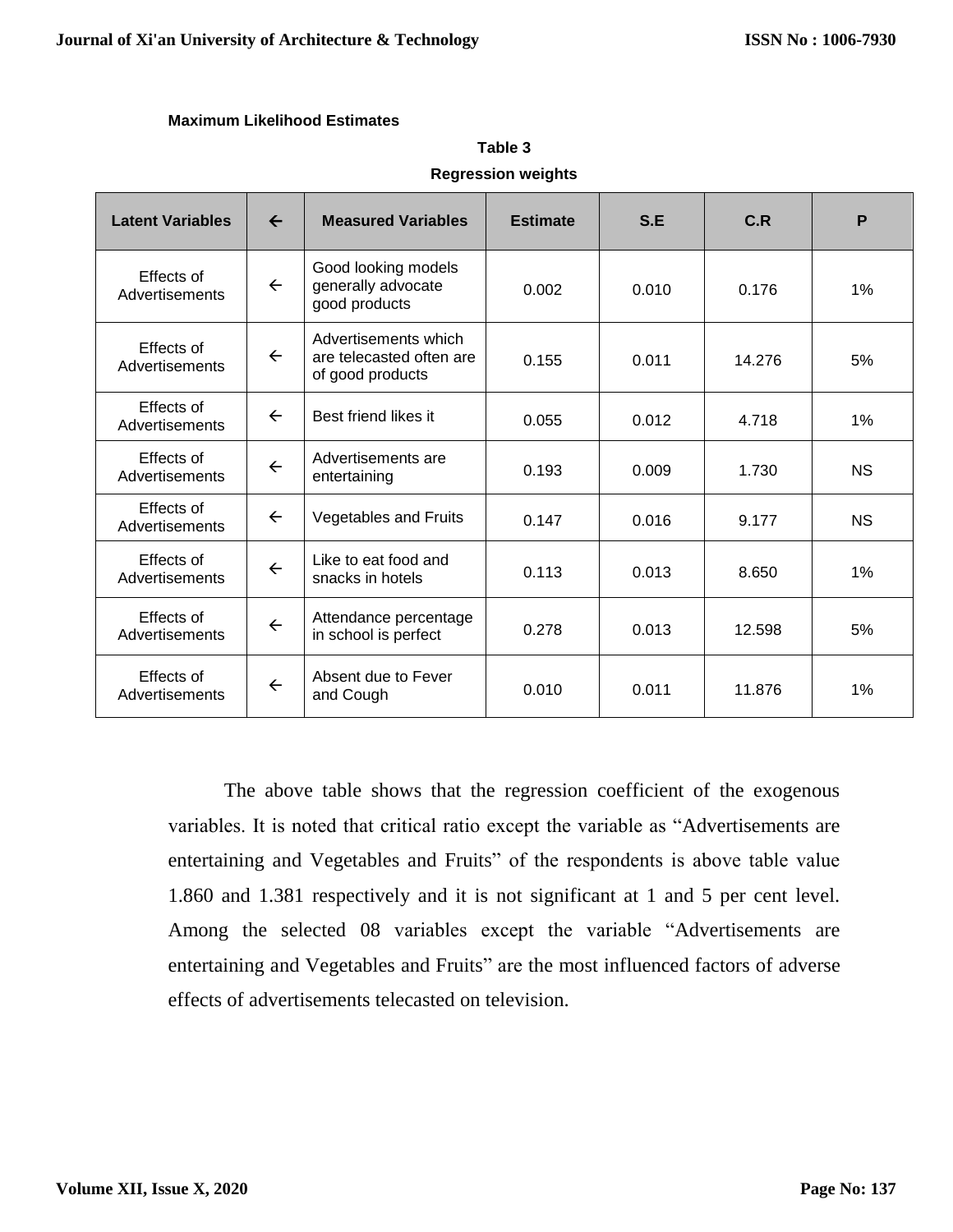| <b>Measured Variables</b>                                                                                                                          | $\leftarrow$ | <b>Measured Variables</b>                                  | <b>Estimate</b> | S.E    | C.R      | P         |
|----------------------------------------------------------------------------------------------------------------------------------------------------|--------------|------------------------------------------------------------|-----------------|--------|----------|-----------|
| Good looking models<br>Advertisements which<br>generally advocate<br>are telecasted often<br>$\leftarrow$<br>good products<br>are of good products |              | 0.574                                                      | 0.030           | 19.409 | 1%       |           |
| Advertisements which<br>are telecasted often<br>are of good products                                                                               | $\leftarrow$ | Best friend likes it<br>0.349                              |                 | 0.032  | 10.940   | 1%        |
| Best friend likes it                                                                                                                               | $\leftarrow$ | Advertisements are<br>entertaining                         | 0.054           | 0.033  | $-1.629$ | 5%        |
| Advertisements are<br>entertaining                                                                                                                 | <-->         | <b>Vegetables and Fruits</b>                               | 0.040           | 0.036  | $-1.110$ | <b>NS</b> |
| <b>Vegetables and Fruits</b>                                                                                                                       | $\leftarrow$ | Like to eat food and<br>snacks in hotels                   | 0.540           | 0.023  | 23.700   | 1%        |
| Like to eat food and<br>snacks in hotels                                                                                                           | <-->         | Attendance<br>percentage in school<br>is perfect           | 0.506           | 0.037  | 13.696   | 5%        |
| Attendance<br>percentage in school<br>is perfect                                                                                                   | $\leftarrow$ | Absent due to Fever<br>and Cough                           | 0.082           | 0.035  | $-2.373$ | 1%        |
| Absent due to Fever<br>and Cough                                                                                                                   | $\leftarrow$ | Good looking models<br>generally advocate<br>good products | 0.041           | 0.023  | 1.753    | 1%        |

**Table 1.4 Covariance: (Group Number 1 – Default Model)**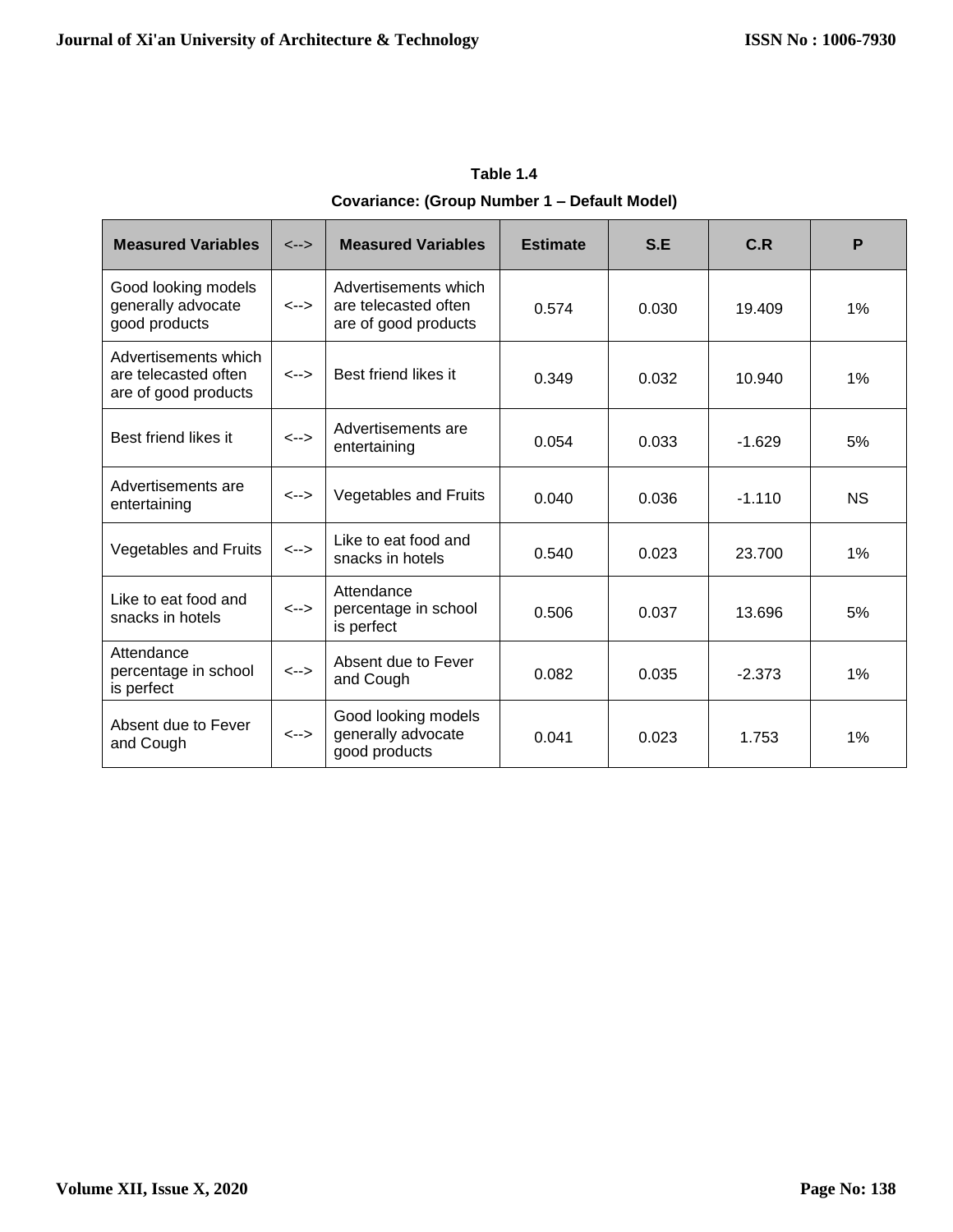From the above covariance matrix it is identified that the critical ratio value of the all the combinations less than the table value. But "Good looking models generally advocate good products" is correlated with "Advertisements which are telecasted often are of good products" at 1 per cent level of significant. "Advertisements which are telecasted often are of good products" is correlated with "Best friend likes it" at 1 per cent level of significant. "Best friend likes it" is correlated with "Advertisements are entertaining" at 5 per cent level of significant. "Advertisements are entertaining" is correlated with "Vegetables and Fruits" is not significant. "Vegetables and Fruits" is correlated with "Like to eat food and snacks in hotels" at 5 per cent level of significant. "Like to eat food and snacks in hotels" is correlated with "Attendance percentage in school is perfect" at 1 per cent level of significant. "Attendance percentage in school is perfect" is correlated with "Absent due to Fever and Cough" at 1 per cent level of significant. "Absent due to Fever and Cough" is correlated with "Good looking models generally advocate good products" at 1 per cent level of significant.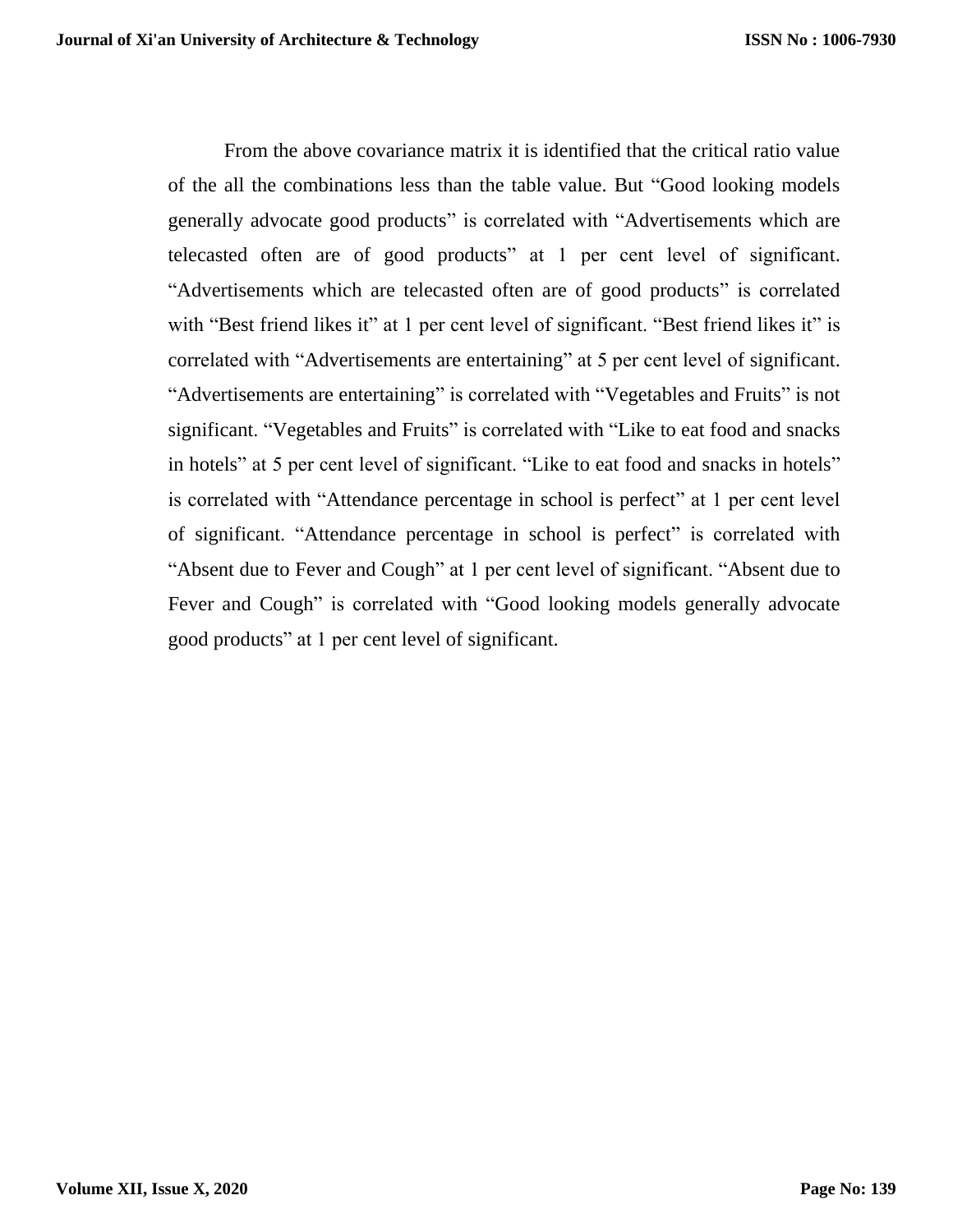|                                                                            | <b>Paths</b>  |                              | <b>Estimate</b> | S.E   | <b>Mean</b> | 't' Value | <b>Result</b>              |
|----------------------------------------------------------------------------|---------------|------------------------------|-----------------|-------|-------------|-----------|----------------------------|
| Good looking<br>models generally<br>advocate good<br>products              | $\rightarrow$ | Effects of<br>Advertisements | 0.621           | 0.058 | 3.859       | 10.665    | $H_1$<br>Accepted          |
| Advertisements<br>which are<br>telecasted often<br>are of good<br>products | $\rightarrow$ | Effects of<br>Advertisements | 0.993           | 0.048 | 3.578       | 20.690    | H <sub>2</sub><br>Accepted |
| Best friend likes it                                                       | $\rightarrow$ | Effects of<br>Advertisements | 0.492           | 0.055 | 3.919       | 9.018     | $H_3$<br>Accepted          |
| Advertisements<br>are entertaining                                         | $\rightarrow$ | Effects of<br>Advertisements | 0.485           | 0.054 | 3.788       | 8.952     | $H_4$<br>Accepted          |
| Vegetables and<br><b>Fruits</b>                                            | $\rightarrow$ | Effects of<br>Advertisements | 1.100           | 0.039 | 3.597       | 25.445    | H <sub>5</sub><br>Accepted |
| Like to eat food<br>and snacks in<br>hotels                                | $\rightarrow$ | Effects of<br>Advertisements | 0.593           | 0.055 | 2.829       | 10.695    | $H_6$<br>Accepted          |
| Attendance<br>percentage in<br>school is perfect                           | $\rightarrow$ | Effects of<br>Advertisements | 0.872           | 0.039 | 2.897       | 22.648    | H <sub>7</sub><br>Accepted |
| Absent due to<br>Fever and Cough                                           | $\rightarrow$ | Effects of<br>Advertisements | 0.248           | 0.045 | 3.132       | 5.485     | $H_8$<br>Accepted          |

# **Table1.5**

### **Bootstrapping**

# **Structural Equations: Methodology and Technical Application**

The following path analysis is used to prove the selected hypothesis.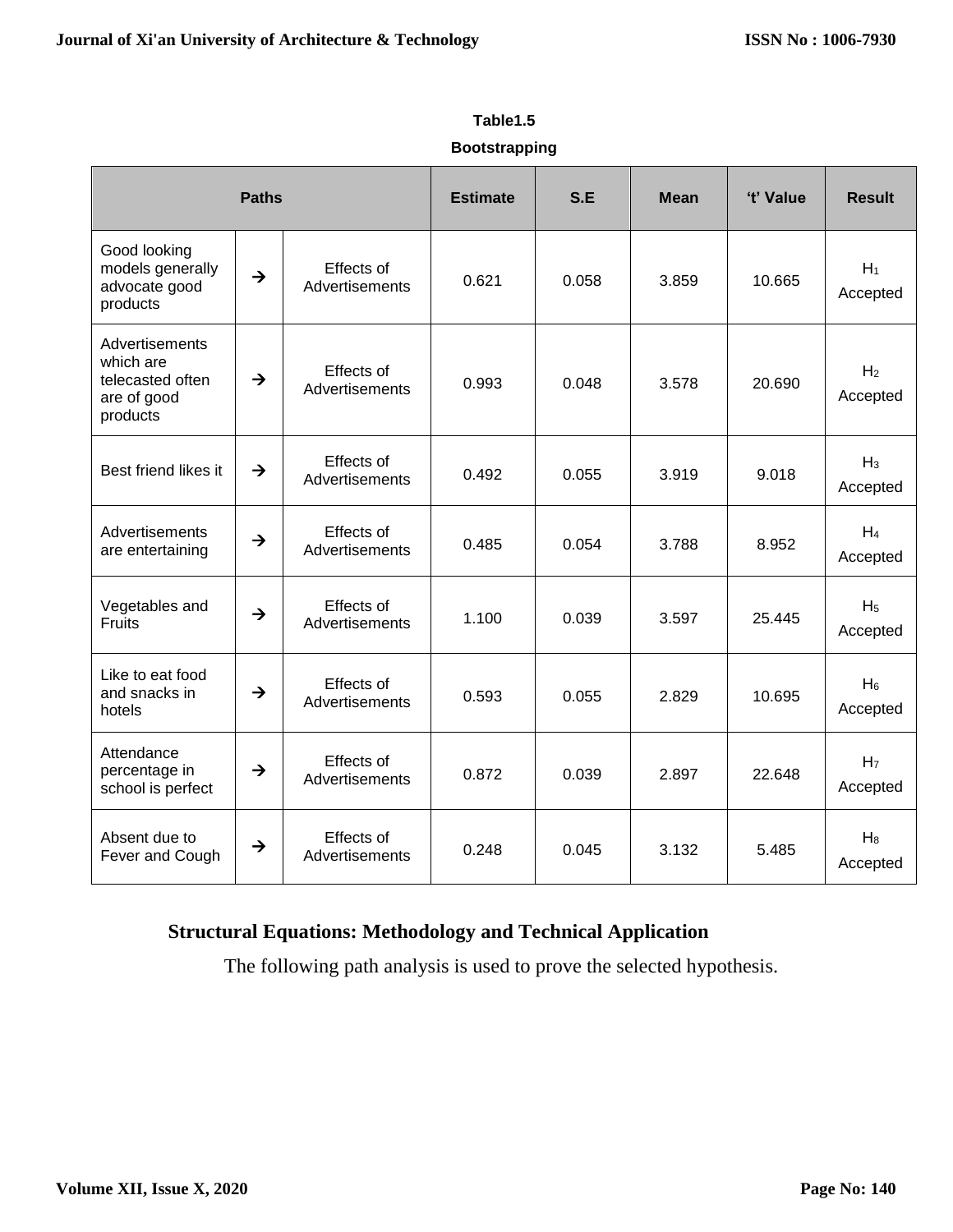

#### **HYPOTHESIS MODEL**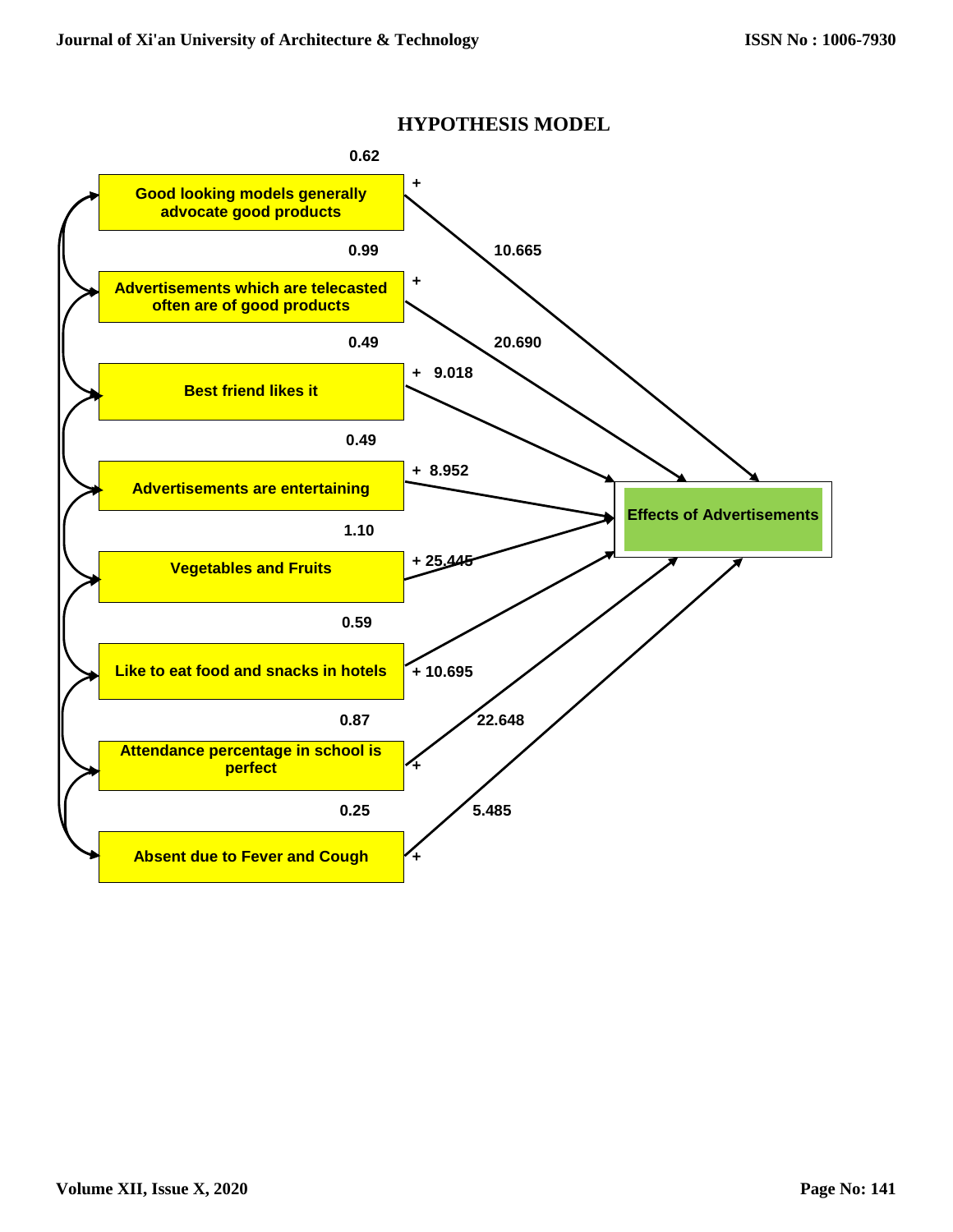#### **Table1. 6**

#### **Testing of Hypothesis**

| <b>Hypothesis</b>                                                                                                                  | <b>Hypothetical</b><br><b>Relationship</b> | <b>Result</b> |
|------------------------------------------------------------------------------------------------------------------------------------|--------------------------------------------|---------------|
| H1: There is a positive impact of "Good looking models generally<br>advocate good products on Effects of Advertisements"           | Positive                                   | Confirmed     |
| H2: There is a positive impact of "Advertisements which are telecasted<br>often are of good products on Effects of Advertisements" | Positive                                   | Confirmed     |
| H3: There is a positive impact of "Best friend likes it on Effects of<br>Advertisements"                                           | Positive                                   | Confirmed     |
| H4: There is a positive impact of "Advertisements are entertaining on<br><b>Effects of Advertisements"</b>                         | Positive                                   | Confirmed     |
| H5: There is a positive impact of "Vegetables and Fruits on Effects of<br>Advertisements"                                          | Positive                                   | Confirmed     |
| H6: There is a positive impact of "Like to eat food and snacks in hotels on<br><b>Effects of Advertisements"</b>                   | Positive                                   | Confirmed     |
| H7: There is a positive impact of "Attendance percentage in school is<br>perfect on Effects of Advertisements"                     | Positive                                   | Confirmed     |
| H8: There is a positive impact of "Absent due to Fever and Cough on<br>Effects of Advertisements"                                  | <b>Positive</b>                            | Confirmed     |

## **1.7 .CONCLUSION**

There is a lot of violence, addiction, consumerist inducements and hedonism life styles and foreign cultural expressions on TV advertisement. Parents fear that TV advertisement will have adverse effects on the development of their children. On the other hand, they find it difficult or inadvisable to keep TV advertisement away from them, its positive influence being one of the reasons. Parents and Paediatricians thus, find themselves in a dilemma as to what they should do with Television Advertisement. This study focuses on the conditions under which TV advertisement influences children. It proposes that a well socialised child is more to be influenced by TV in an unhealthy way. From the